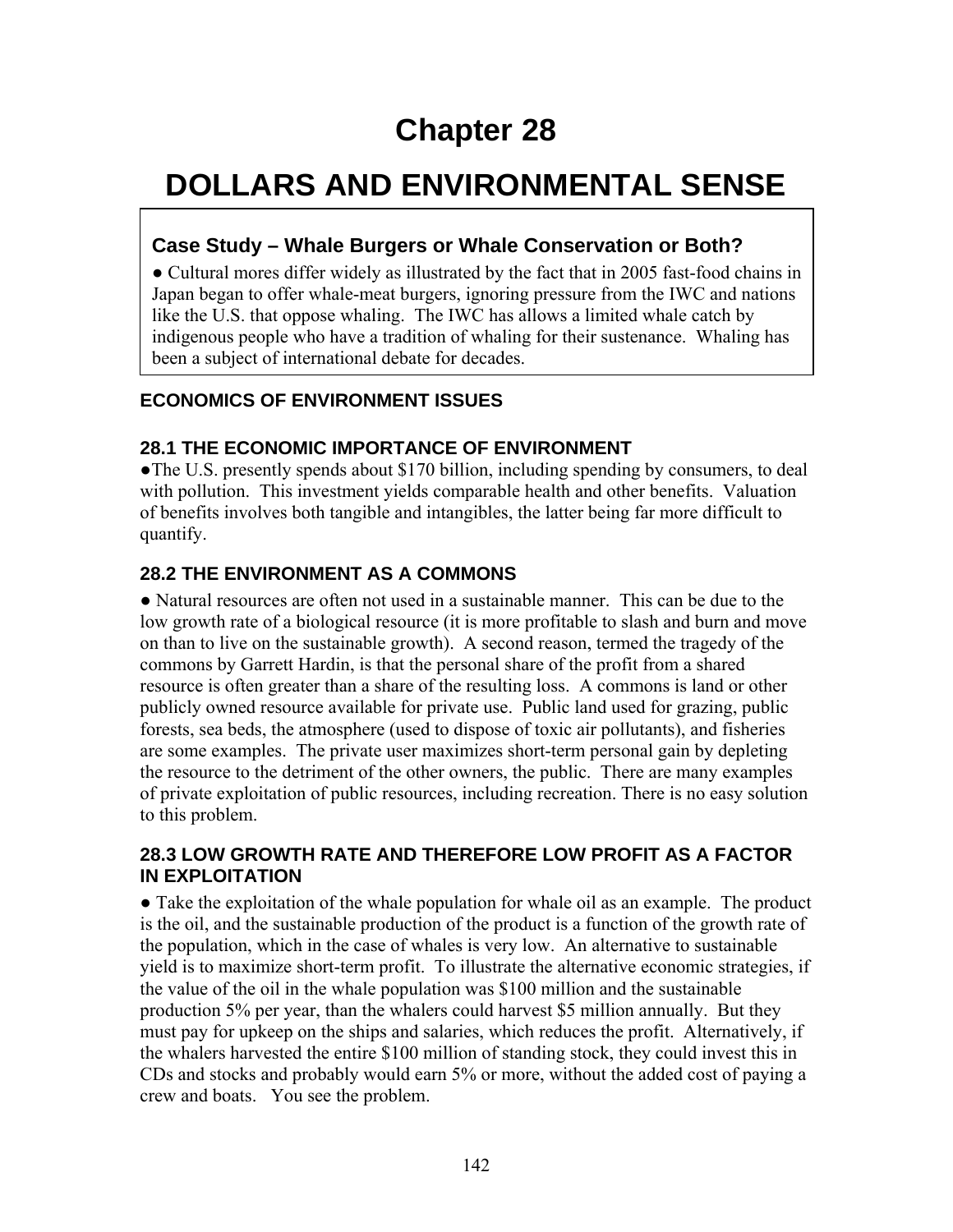### **28.4 EXTERNALITIES**

● An **externality** is an indirect cost that is not normally accounted for in the cost-benefit analysis of producers. They are costs that don't show up on the books with a price tag. Air pollution is one example. Accounting for externalities is problematic. First, using the example of air pollution, what is the cost of this? Second, who should bear the burden of these costs?

#### **28.5 NATURAL CAPITAL, ENVIRONMENTAL INTANGIBLES, AND ECOSYSTEM SERVICES**

● Ecosystems provide a number of **public service functions** that have great value and are free. Water and air purification are examples. The ecological systems that provide these benefits, valued at \$3 trillion to \$33 trillion annually, are referred to as natural capital. Bees pollinate \$20 billion worth of crops in the U.S.

• Some of the value of nature is difficult to quantify, like beauty, which provides inspiration for art and music, mental health and so on.

# **28.6 HOW IS THE FUTURE VALUED?**

● In economic terms, a dollar of profit now is worth more than a dollar of profit in the future. The future value depends on the time period. If someone offers to sell you a dollar of goods today, you would pay a dollar. If they offered to sell you the goods at some future date in exchange for money today, you would pay less than \$1, depending on how long you had to wait for the goods. To be exact, the present value of a single sum (PV) is equal to the future value (FV) discounted by the current interest rate *i*:

 $PV = FV(1+i)^{-n}$ , where n is the number of compounding periods or years until the goods are delivered. For example, with a 5% annual interest rate, \$1 of goods delivered 10 years from today is worth  $$1(1+.05)^{-10}$  or 61 cents today.

The present value of a cash flow stream (nature provides continuous benefits rather than a single sum) is equal to the sum of all future values discounted to the present:

 $PV = \varphi CF_t(1+i)^{-t}$  So \$1 of goods delivered every year for 10 years would be worth today:  $PV = $1(1.05)^{-1} + ... $1(1.05)^{-10} = $7.72$ 

Thus, the future existence of nature's capital (the ability to purify water, the existence of whale oil, etc) has a value today, but the question is how much are we willing to pay for it? It is not really as simple as the foregoing calculations. As a nation accumulates wealth, the value goes up. If we are wealthy and well fed, we place more value on a clean environment for our children and grandchildren than we would if we were starving.

# **28.7 RISK-BENEFIT ANALYSIS**

● Risk-benefit analysis is the quantification of the risks of an action evaluated against its benefits. We all do this subconsciously. For example, most of us choose to drive a car even thought the lifetime risk of dying in a wreck (1 in 100) is quite high compared to other activities (see Table 28.1). We must think the benefit of driving is high. On the benefit side, we consider not only the benefit of not dying, but the benefit of a higher quality of life. For example, the risk of dying from indoor air pollution of far greater than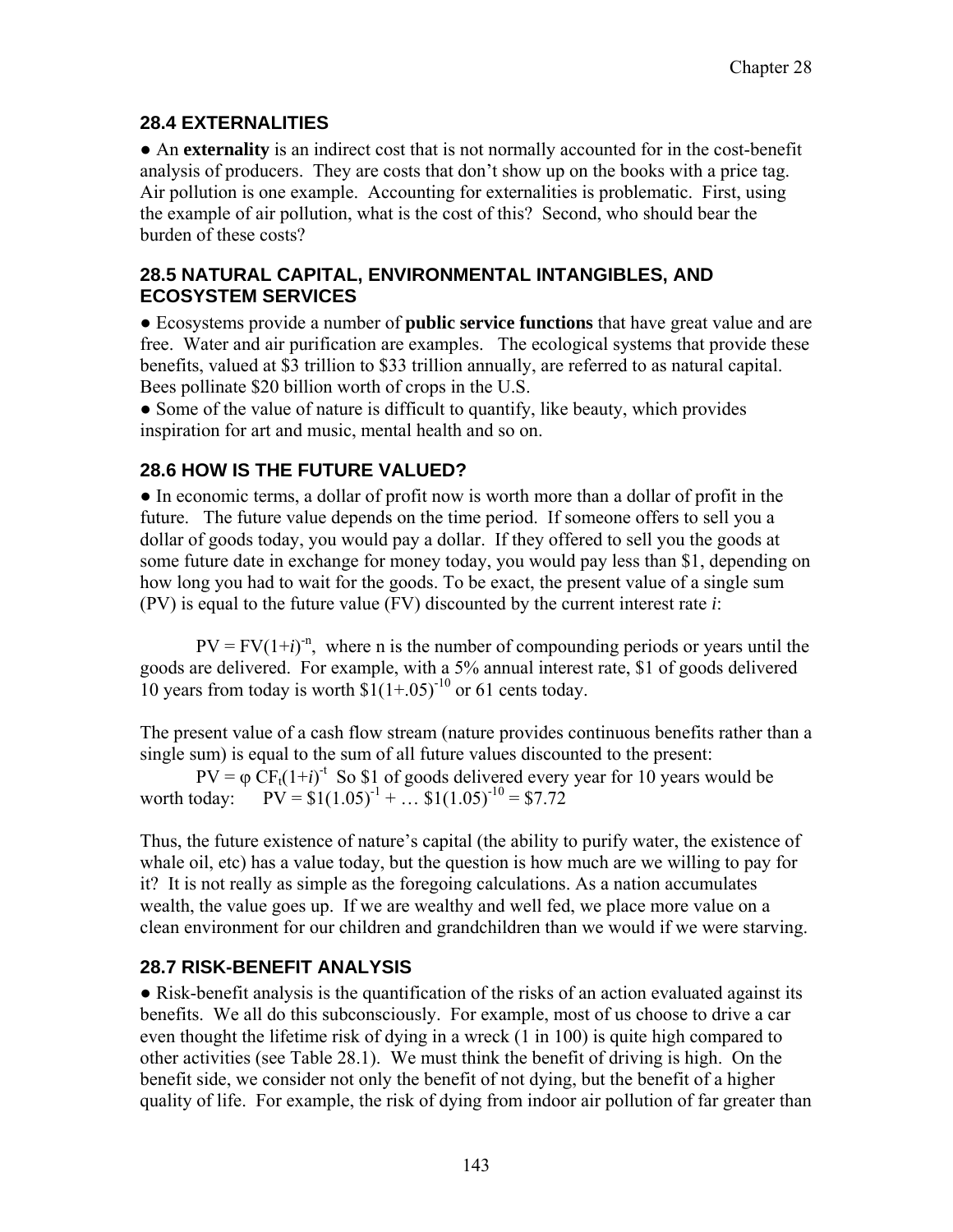that of outdoor air pollution (Table 28.1), yet we spend a great deal on controlling outdoor air pollution. How much should we pay to reduce risk? How much are we willing to pay to save a life? According to a study by the Rand Corporation, we are willing to pay about \$32,000 per life saved, or \$1,600 for each additional year of longevity. Like it or not, we cannot eliminate risk, but we can minimize it for a price. • The cost of pollution control per family is relatively low, \$30-\$60 per year for an average family. The benefits are many, including a reduction in the risk of asthma by 3% and a 10-15% reduction in bronchitis. Based on the costs of pollution (direct health effects, lost work days, lower productivity, etc.), pollution control appears to be cost effective and to have net economic benefits.

# **A CLOSER LOOK 28.1: Risk-Benefit Analysis and DDT**

●The history of the use of DDT illustrates the difficulty of completely eliminating a pollution risk and with correctly evaluating the risk. The benefits of reducing a disease risk (malaria) were recognized immediately, but the risks only became apparent later. Now, complete elimination of DDT residues from all environments and from organisms does not seem feasible.

# **28.8 GLOBAL ISSUES: WHO BEARS THE COSTS?**

● Developing nations did not share in the economic benefits of the tragedy of the commons (e.g. burning of fossil fuels during the last two centuries), but they are sharing in the current disadvantages. Developing nations believe that industrial nations should accept most of the future costs. If we must reduce the consumption of fossil fuel to prevent future climate problems, who should pay?

#### **28.9 HOW DO WE ACHIEVE A GOAL? ENVIRONMENTAL POLICY INSTRUMENTS**

● Any society has three tools or **policy instruments** that ii can use to achieve its goals. These include **moral suasion** (social pressure), **direct controls** (regulations established by law), and **market processes**. The relative success of these three policy instruments varies (see Table 28.4). The three are not mutually exclusive and can interact. There are three common methods of direct control of pollution: 1) setting maximum levels of emissions, 2) requiring specific procedures and processes that reduce pollution, and 3) charging fees for pollution emission. Each method has advantages and disadvantages.

● The **marginal cost** of pollution control is the cost of reducing one additional unit of pollution. With pollution control, the marginal cost increases rapidly as the percentage of reduction increases. For example, the first 20% of pollution reduction might be rather inexpensive, but the last 20% is likely to be very expensive.

● In every environmental matter there is a desire to maintain individual freedom on the one hand and to achieve a specific social goal on the other. Often individual freedoms are sacrificed for the greater good.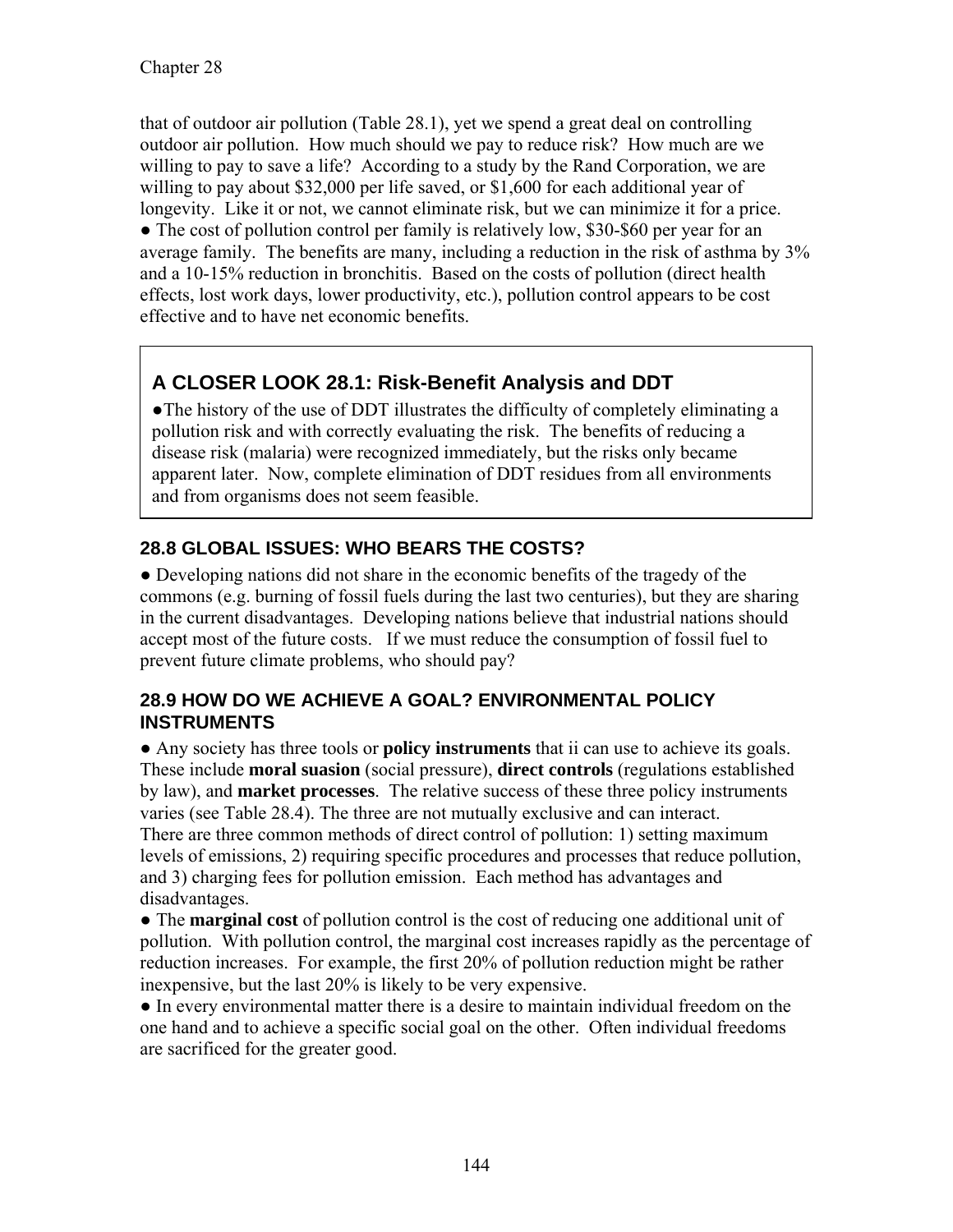# **A CLOSER LOOK 28.2: Making a Policy Work: Fishing Resources and Policy Instruments**

!The oceans outside national territorial waters are commons, and the fish and other resources in them are common resources. Nations have moved to extend their territorial limits so that they can more effectively manage their fisheries resources. The management options include 1) establishing catch quotas for the entire fishery, allowing anyone to fish until the quota is reached, 2) restrict the number of licenses, but allow each licensed fisherman to catch many fish, 3) tax the catch or the effort (e.g. number of boats, or boat-days), and 4) allocate fishing rights (a quota per fisherman). Economic tools can be used to determine which methods work best.

#### **CRITICAL THINKING**

● Both over-fishing and pollution have been blamed for the decline in commercial fisheries off the NE coast of the U.S. Attempts to regulate fishing have generated disputes with fishermen. This is a classic contest between short-term and long-term interests. Fishermen blame pollution, but scientific studies point to over-fishing as the cause of the decline. In the absence of any control, would the fishery be completely destroyed? How is the future value of the fishery relevant to the arguments on both sides? What management option would work best, considering both the economics and the ecology of the resource?

• In 1986 David Lucas paid \$ 975,000 for two beachfront lots on the Isle of Palms in South Carolina, on which he intended to build single-family homes. In 1988, however, the South Carolina Legislature enacted the Beachfront Management Act, which had the direct effect of barring Lucas from building on his two parcels. Lucas filed suit in the SC Court of Common Pleas, contending that the Beachfront Management Act's construction ban effected a 'taking' of his property without just compensation. A state court found that this prohibition rendered Lucas's parcels "valueless" and that Lucas's properties had been "taken" by operation of the Act. The state was ordered to pay "just compensation" in the amount of \$ 1,232,387.50. The Takings Clause of the Fifth Amendment is a provision of the Bill of Rights that prevents the government from seizing private property without just compensation. In its original form, the SC Coastal Zone Management Act of 1972 required owners of coastal zone land in a "critical area" (defined in the legislation to include beaches and immediately adjacent sand dunes), to obtain a permit from the newly created South Carolina Coastal Council prior to committing the land to a "use other than the use the critical area was devoted to on September 28, 1977." The regulation that the state first tried to enforce was for the greater good, but this collided with the rights of the individual. Lucas purchased the property in 1986.

What where the benefits of the state's Beachfront Management Act? How would you quantify them? Should Lucas have been compensated?